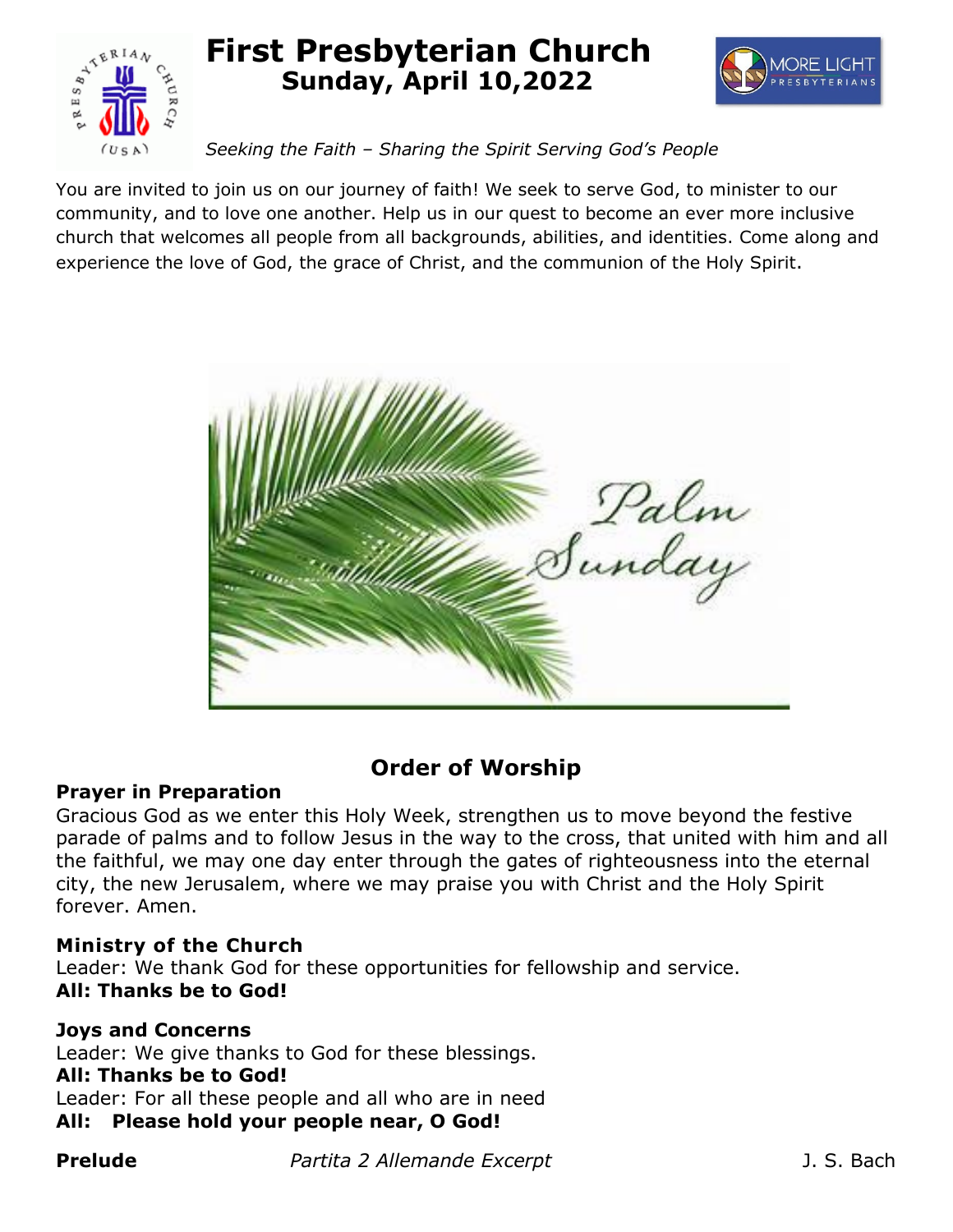# **Gathering for Worship**

Leader: Blessed is the king who comes in the name of the Lord! Peace in heaven, and glory in the highest heaven!

# **All: Let us worship God.**

**\*Hymn:** #197 *Hosanna, Loud Hosanna (please wave palms during vv. 2-3*

# **Call to Confession**

Leader: Let us confess our sins to God, trusting that God's steadfast love endures forever.

# **Prayer of Confession:**

Leader: Let us pray… **All: God of heaven and earth, we give you thanks for sending us Jesus Christ in your name. Even though we profess to follow him, we confess that in times of trial we too often deny him. Forgive us and heal us, we pray. Help us to put our faith not in the princes of the world, but only in the Prince of Peace. In Jesus' name. Amen.** 

# **Assurance of Forgiveness**

Leader: It is the Lord who helps us; who will declare us guilty? Because of the grace we received in baptism, we have nothing to fear. Forgiven and freed, let us share the peace of Christ with one another.

**All: Thanks be to God.**

**Giving of the Peace** Leader: The peace of Christ be with you all! **All: And also with you!**

**\*Response:** #623 *I've Got Peace Like a River*

**Children's Sermon:** Best Fronds Forever?

# **Prayer for Illumination**

Scripture Reader: Eternal God, quiet within us all mortal voices, that through the story of the passion and by the power of your Holy Spirit, we may have the same mind that was in Christ Jesus, in whose name we pray. **Amen.** 

**Old Testament Lesson Psalm 118: 1-2, 19-29 (OT p. 565)** 

**Ministry of Music**

# **New Testament Lesson** Luke 19:28-40 (NT p. 83) Minister: The Word of the Lord.

**All: Thanks be to God.**

**Proclamation of the Word:** Full of Surprises

**\*Affirmation of Faith:** A Brief Statement of Faith (Section 1) (Hymnal p. 37)

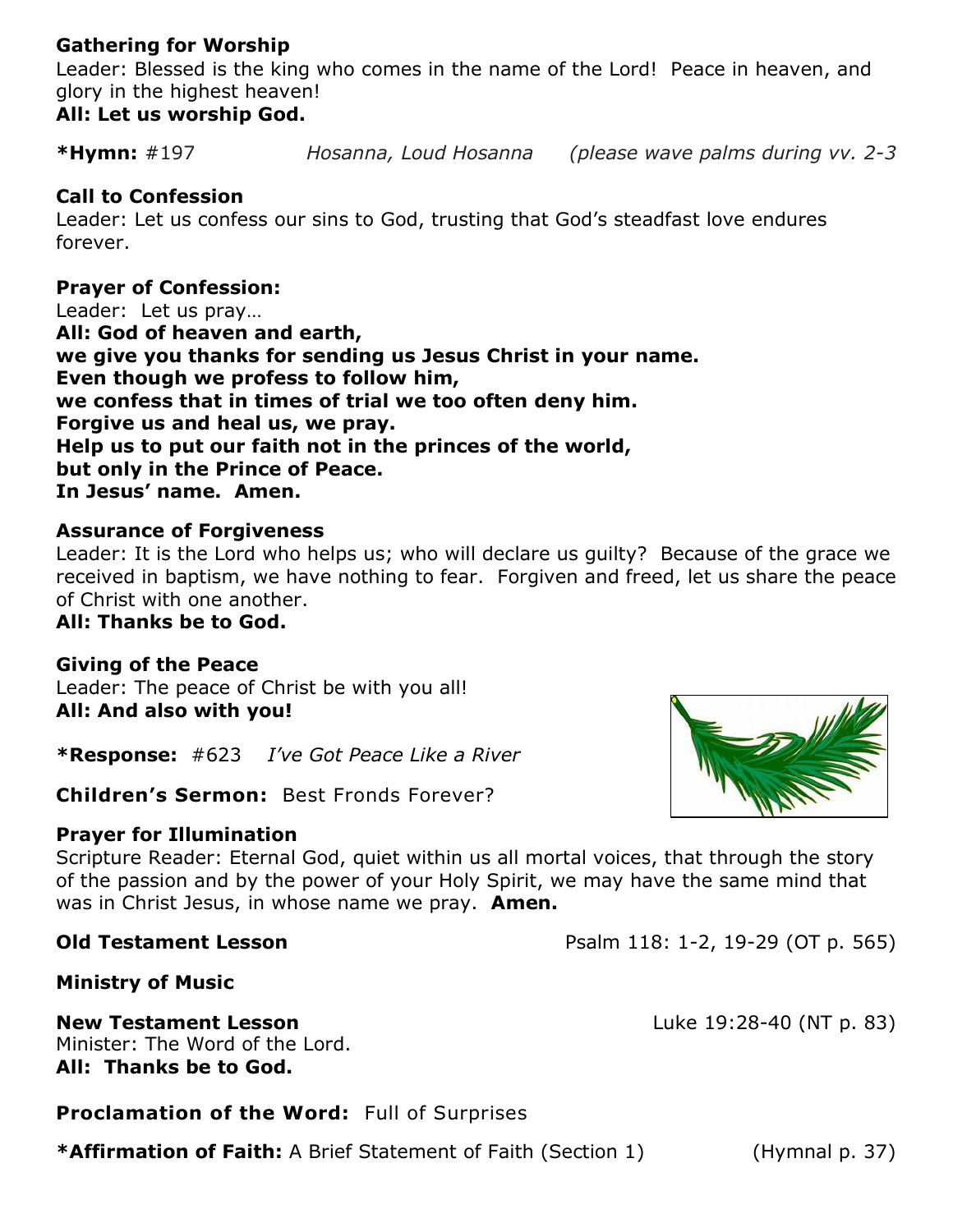# **Minute for Mission:** One Great Hour of Sharing **Peter Hertzing** Peter Hertzing

#### **Invitation to the Offering**

Leader: God has given us his only Child, Jesus Christ, as they way of our salvation. Let us give generously, as God has given to us.

| Offertory: | Partita 2 Allemande Excerpt | J. S. Bach |
|------------|-----------------------------|------------|
|            |                             |            |

#### **\*#606 Doxology**

# **\*Prayer of Dedication**

Leader: Holy One, we give you thanks for the great deeds of salvation that you have done and continue to do. Bless these offerings of thanksgiving that they may further your kingdom in this world; through Jesus Christ we pray. **Amen.**

# **Pastoral Prayer and Congregational Prayer**

Minister: God inspires us to pray, hears our prayers, and answers our prayers**. All: Alleluia! Amen!**

Minister: Let us pray…

*Silent Prayer*

| Minister: Let us pray together Our Father in heaven |                                | (Hymnal p. 11) |
|-----------------------------------------------------|--------------------------------|----------------|
| <b>*Hymn:</b> $\#729$                               | Lord, I Want to Be a Christian |                |
| *Blessing                                           |                                |                |

**Postlude** *All the Way My Saviour Leads Me* Jini

**Moment for Reflection:** Ann Weems, *Kneeling in Jerusalem* "The only road to Easter morning is through the unrelenting shadows of that Friday. Only then will alleluias be sung; only then will the dancing begin."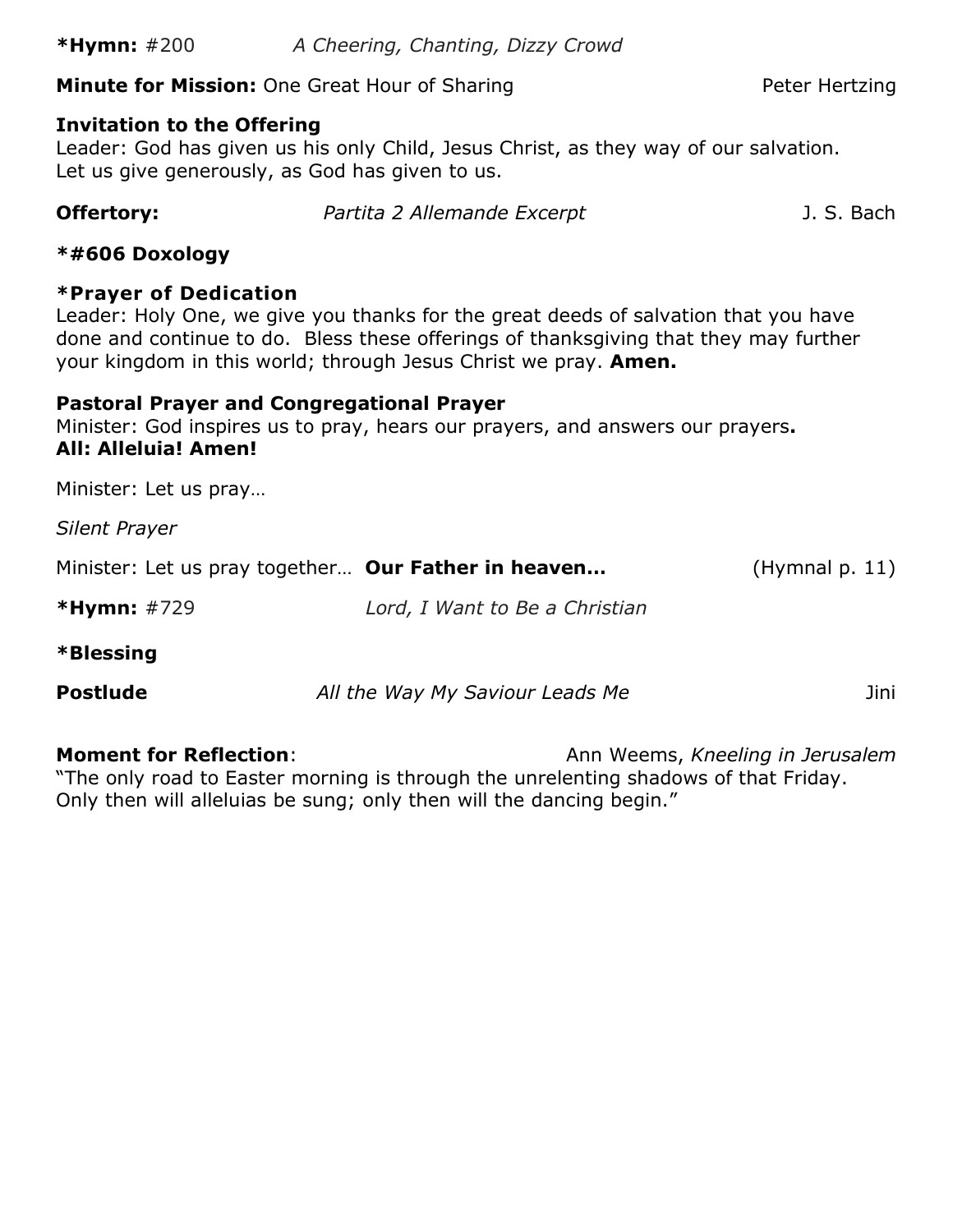#### **Worship Assistants**

Rob Jensen- Worship Assistant National Rob Jensen- Scripture Reader Chanmi Jeong– Accompanist John Baker- Sound Pat Manfredi- Videographer Wendi Zea - Zoom Host

Beth Malmquist- Greeter Sarah Merideth- Head Usher

#### **SUNDAY, APRIL10, 2022**

9:30 am Worship in Sanctuary and via Zoom 11:00 am Faith Dialogues via Zoom

#### **MONDAY, APRIL 11, 2022**

6:00 pm Pizza and Movie

#### **TUESDAY, APRIL 12, 2022**

1:00 pm Presbyterian Women via Zoom 7:00 pm Session

#### **WEDNESDAY, APRIL 13, 2022**

3:30 pm Bible Study via Zoom

#### **THURSDAY APRIL 14, 2022**

6:00 pm Worship in Sanctuary and via Zoom

#### **SUNDAY, APRIL 17, 2022**

6:30 am Worship outdoors on the green space 9:30 am Worship in Sanctuary and via Zoom

**Pastor Kerry's Office Hours This Week** Monday - Thursday 10:00 am- 2:00 pm If you would like a visit—or if you know someone who needs a visit please let Pastor Kerry or one of the Deacons know.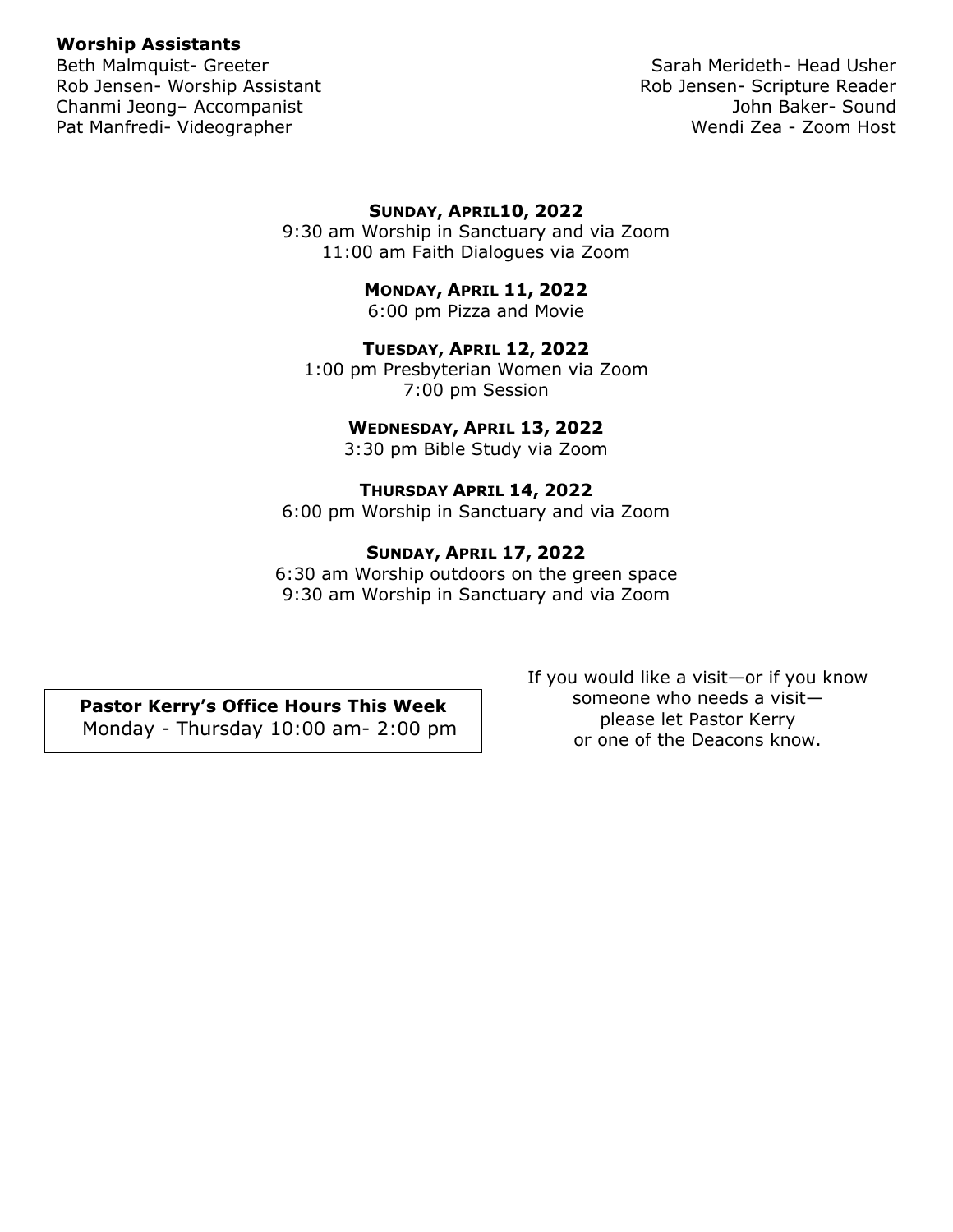#### **ANNOUNCEMENTS**

During the month of April, **a church photograph board** is being developed for the Narthex. Please either submit a 3x5" photo of yourself/your family to Sarah Merideth (place in mailbox in church office) or have Bob Luebbers take your photo following worship in the narthex. In addition, please provide your preferred pronouns. (If you don't see Bob on a given Sunday, please look for him the following week.) Thank you!

The revised list of deacons' shepherd flocks is now available on the church website. Under the "Church Life" menu, select "For Members." (Call the church office for the password to access that page. Other items on the "For Members" page include the church directory and the secondquarter schedule of Sunday worship volunteers.)

**Pizza and Movie: Monday, April 11, 6:00 pm** All are welcome to join us in the lounge for pizza and "go withs" followed by *Easter Parade*. If you plan to attend, please let Kitty know phone or text: 618-203-1807 or email: [trescott@midwest.net](mailto:trescott@midwest.net)

**Presbyterian Women** will meet via Zoom Tuesday, April 12 at 1:00 pm. Be sure to check your email for the Zoom link to join the meeting.

**Per Capita** for 2022 is \$40.00 per member. We encourage all who can do so to submit their payment to the church office.

# *HOLY WEEK WORSHIP*

**Palm Sunday** worship is **April 10, 2022, at 9:30 a.m.** 

The **Maundy Thursday** service is **Thursday, April 14, 2022, at 6:00 pm** in the Sanctuary; this service will also be available via Zoom.

**Easter Sunday, April 17, 2022,** we will have two services. A **6:30 a.m. Sunrise service** (inperson only) will be held on our green space (weather permitting; please dress accordingly). The **9:30am Sanctuary service** will include those worshiping via Zoom. Consider inviting a neighbor or friend to worship that morning. (Faith Dialogues will not meet Easter Sunday.)



**The Dinner Group** will meet at Giant City Lodge on Thursday, April 21 at 5:30 p.m. If you plan to attend, please contact Sharon Wittke at [sharonwittke@gmail.com](mailto:sharonwittke@gmail.com) or (618) 893-1869.

**Upcoming outdoor workday--**Saturday, April 23, 2022, we'll rake and spread mulch and finish up any outdoor painting. Bring your tools, gloves, water and sunscreen; we will gather at 9:00 a.m. and work 'til noon or so.

Camp Carew is celebrating their 70<sup>th</sup> anniversary with an open house Saturday, May 14,1-4 pm. All are encouraged and welcome to attend.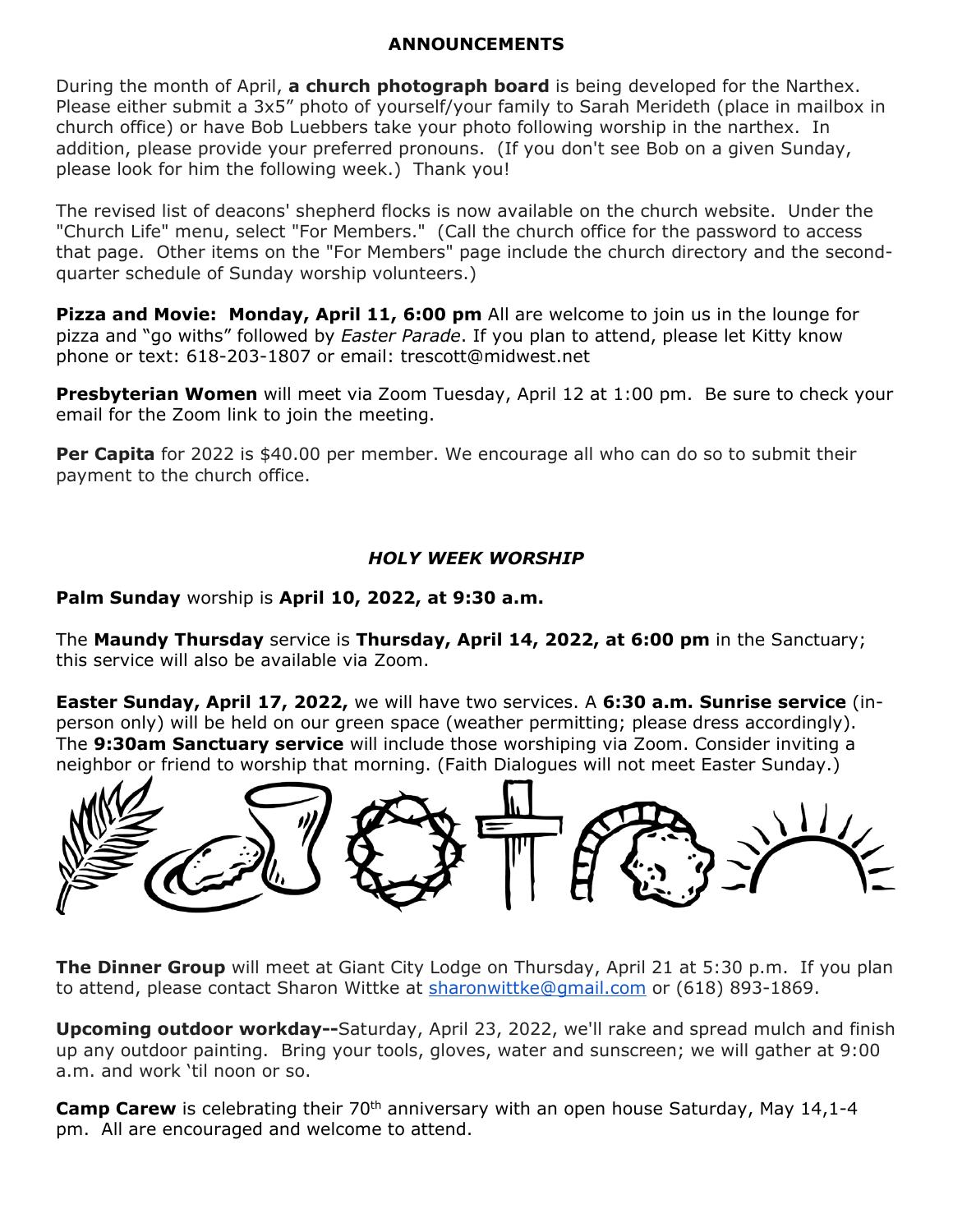#### **Joys and Concerns**

*Please let the church office know if someone needs to be added to or removed from the lists below*.

### **Pray for God's grace, mercy & help:**

- Ukraine Situation
- $\triangleright$  Afghan family coming to Carbondale soon
- $\triangleright$  Transgender community under attach legislatively
- Our National, State, Regional, and Community Leaders
- $\triangleright$  Covid19 Pandemic patients and the ongoing vaccination efforts
- $\triangleright$  Social unrest and political polarization
- $\triangleright$  Those in the destructive path of natural disasters
- $\triangleright$  Those who are homeless, hungry, and in harm's way
- $\triangleright$  For the victims of mass shootings and hate crimes
- $\triangleright$  For those in shelters on the southern border
- $\triangleright$  For those who continue to be marginalized and underrepresented
- $\triangleright$  Service men and women

Each week we pray for one of the faith communities in the Carbondale Interfaith Council. This week, please pray for: **First Presbyterian Church**  The Mission/Ministry we are praying for this month**: Mission**

#### **Household Prayer: Morning**

God, as I enter into this new day, I ask that you will keep me mindful of the profound nature of this Holy Week. Help me go beyond the joyful parade of the palms and to follow Jesus into the suffering of this world, mindful that he was obedient to you, even to the cross. Amen.

#### **Household Prayer: Evening**

Thank you, God for the gift of this day. If I remembered today my betrayals of you, remind me now of your steadfast love for me, as I give this day into your hands and rest in peace. Amen.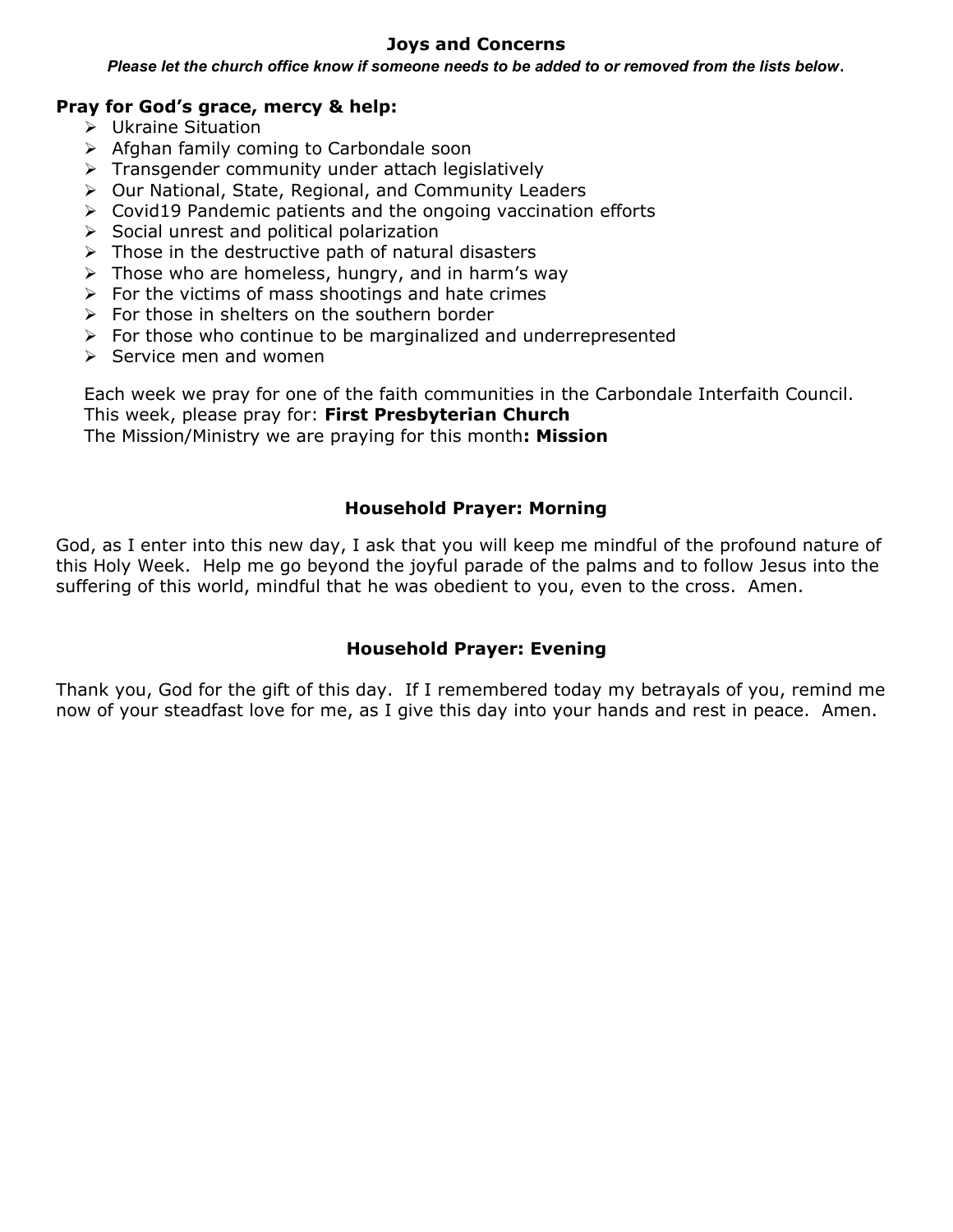# # 197 *Hosanna, Loud Hosanna*

1 Hosanna, loud hosanna, the little children sang; through pillared court and temple the joyful anthem rang. To Jesus, who had blessed them, close folded to his breast, the children sang their praises, the simplest and the best.

2 From Olivet they followed 'mid an exultant crowd, the victor palm branch waving, and chanting clear and loud; the Lord of earth and heaven rode on in lowly state, nor scorned that little children should on his bidding wait.

3 "Hosanna in the highest!" That ancient song we sing, for Christ is our Redeemer; the Lord of heaven, our King. O may we ever praise him with heart and life and voice, and in his blissful presence eternally rejoice.

#### #623 *I've Got Peace Like a River*

1 I've got peace like a river; I've got peace like a river; I've got peace like a river, in my soul. (Repeat)

2 I've got joy like a fountain; I've got joy like a fountain; I've got joy like a fountain, in my soul. (Repeat)

3 I've got love like an ocean; I've got love like an ocean; I've got love like an ocean, in my soul. (Repeat)

#### Psalm 118:1-2, 19-29

**<sup>1</sup>**O give thanks to the LORD, for he is good; his steadfast love endures forever! **<sup>2</sup>**Let Israel say, "His steadfast love endures forever."

**<sup>19</sup>**Open to me the gates of righteousness, that I may enter through them and give thanks to the LORD. **<sup>20</sup>**This is the gate of the LORD; the righteous shall enter through it. **<sup>21</sup>**I thank you that you have answered me and have become my salvation. **<sup>22</sup>**The stone that the builders rejected has become the chief cornerstone. **<sup>23</sup>**This is the LORD's doing; it is marvelous in our eyes. **<sup>24</sup>**This is the day that the LORD has made; let us rejoice and be glad in it. **<sup>25</sup>**Save us, we beseech you, O LORD! O LORD, we beseech you, give us success! **<sup>26</sup>**Blessed is the one who comes in the name of the LORD. We bless you from the house of the LORD. <sup>27</sup>The LORD is God, and he has given us light. Bind the festal procession with branches, up to the horns of the altar. **<sup>28</sup>**You are my God, and I will give thanks to you; you are my God, I will extol you. **<sup>29</sup>**O give thanks to the LORD, for he is good, for his steadfast love endures forever.

# Luke 19:28-40

 $28$ After he had said this, he went on ahead, going up to Jerusalem.  $29$ When he had come near Bethphage and Bethany, at the place called the Mount of Olives, he sent two of the disciples,  $30$  saying, 'Go into the village ahead of you, and as you enter it you will find tied there a colt that has never been ridden. Untie it and bring it here.  $31$ If anyone asks you, "Why are you untying it?" just say this: "The Lord needs it."' 32So those who were sent departed and found it as he had told them.  $33$ As they were untying the colt, its owners asked them, 'Why are you untying the colt?' <sup>34</sup>They said, 'The Lord needs it.' <sup>35</sup>Then they brought it to Jesus; and after throwing their cloaks on the colt, they set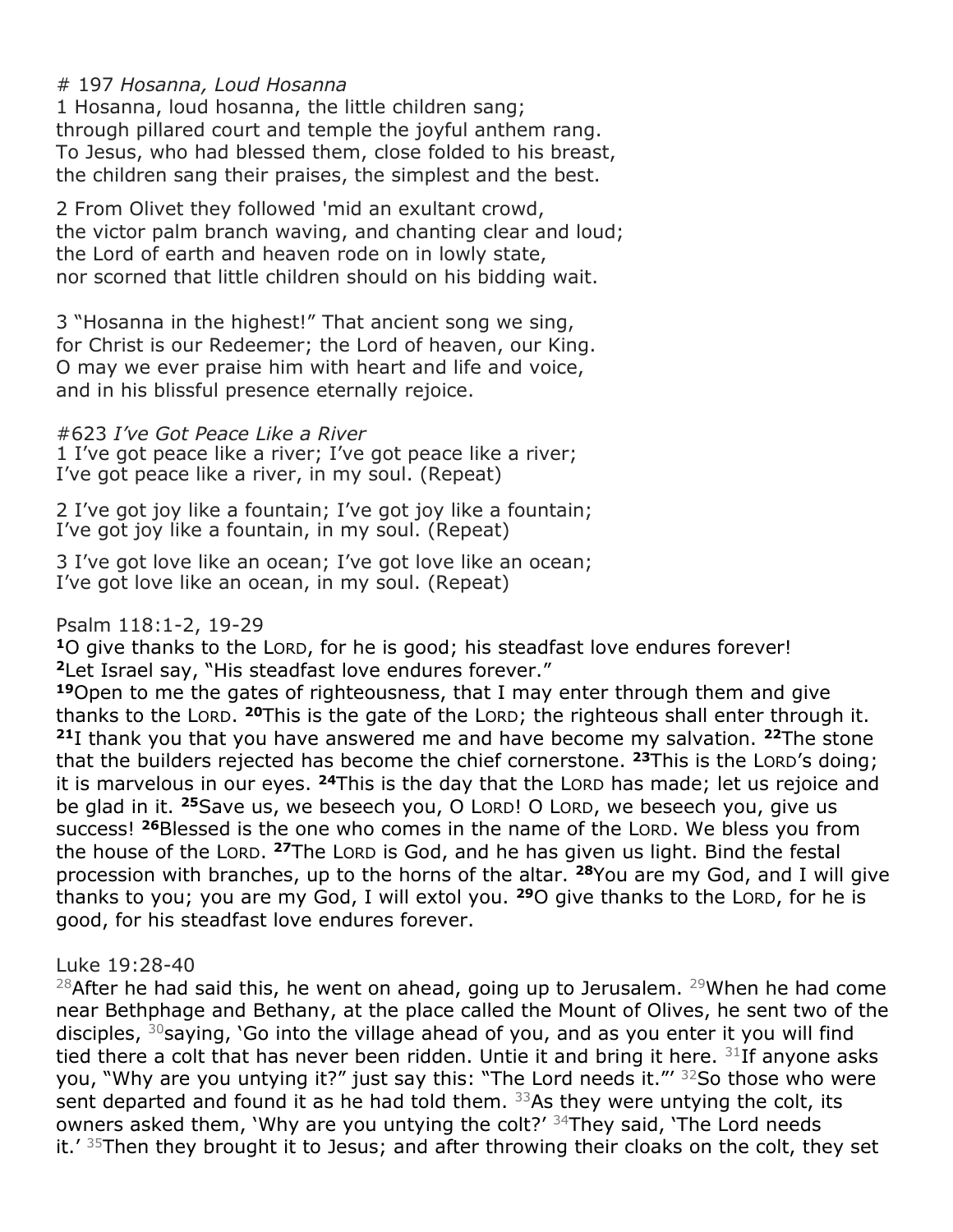Jesus on it.  $36$ As he rode along, people kept spreading their cloaks on the road.  $37$ As he was now approaching the path down from the Mount of Olives, the whole multitude of the disciples began to praise God joyfully with a loud voice for all the deeds of power that they had seen,  $38$  saying, 'Blessed is the king who comes in the name of the Lord! Peace in heaven, and glory in the highest heaven!' <sup>39</sup>Some of the Pharisees in the crowd said to him, 'Teacher, order your disciples to stop.'  $40$ He answered, 'I tell you, if these were silent, the stones would shout out.'

### #200 *A Cheering, Chanting, Dizzy Crowd*

*(All Rights Reserved Reprinted under OneLicense.net A-704922)* A cheering, chanting, dizzy crowd had stripped the green trees bare, And hailing Christ as king aloud, waved branches in the air.

They laid their garments in the road and spread his path with palms And vows of lasting love bestowed with royal hymns and psalms.

When day dimmed down to deepening dark the crowd began to fade Till only trampled leaves and bark were left from the parade.

Lest we be fooled because our hearts have surged with passing praise, Remind us, God, as this week starts where Christ has fixed his gaze.

Instead of palms, a winding sheet will have to be unrolled, A carpet much more fit to greet the king a cross will hold.

# A Brief Statement of Faith

# 1 **In life and in death we belong to God.**

**Through the grace of our Lord Jesus Christ, the love of God, and the communion of the Holy Spirit, we trust in the one triune God, the Holy One of Israel, whom alone we worship and serve***.*

#606 *Praise God from Who All Blessings Flow* (Doxology) Praise God from whom all blessings flow. Praise God all creatures here below Praise God above ye heavenly host. Praise Father, Son, and Holy Ghost. Amen.

# The Lord's Prayer

**Our Father in heaven, hallowed be your name,**

**Your kingdom come, your will be done, on earth as in heaven. Give us today our daily bread.**

**Forgive us our sins as we forgive those who sin against us.**

**Save us from the time of trial and deliver us from evil.**

**For the kingdom, the power, and the glory are yours now and forever. Amen.**

# #729 *Lord, I Want to Be a Christian*

1 Lord, I want to be a Christian in my heart, in my heart; Lord, I want to be a Christian in my heart.